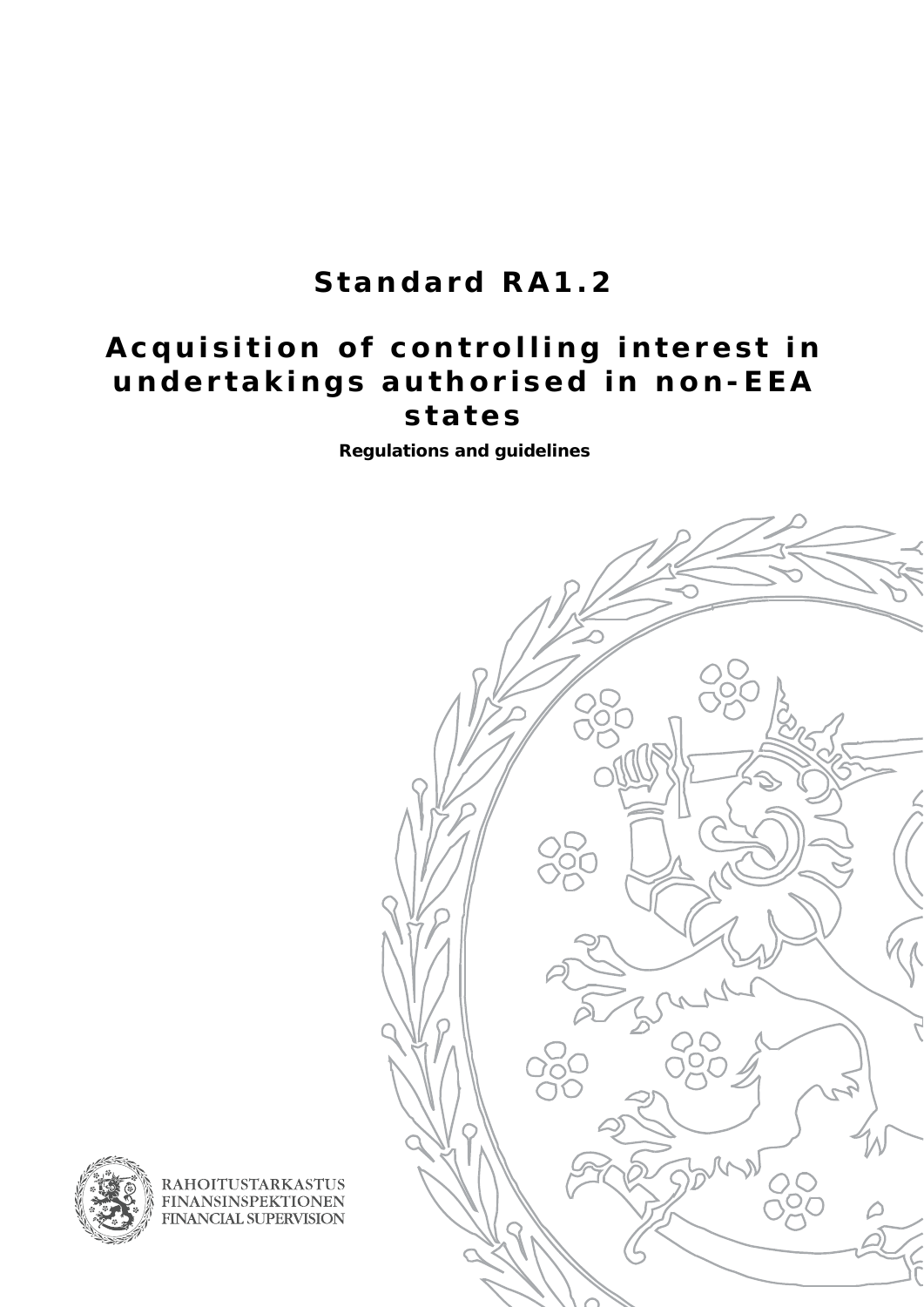### **TABLE OF CONTENTS**

| 3 Legal basis and international framework ________________________5 |    |
|---------------------------------------------------------------------|----|
|                                                                     |    |
|                                                                     |    |
|                                                                     |    |
|                                                                     | 10 |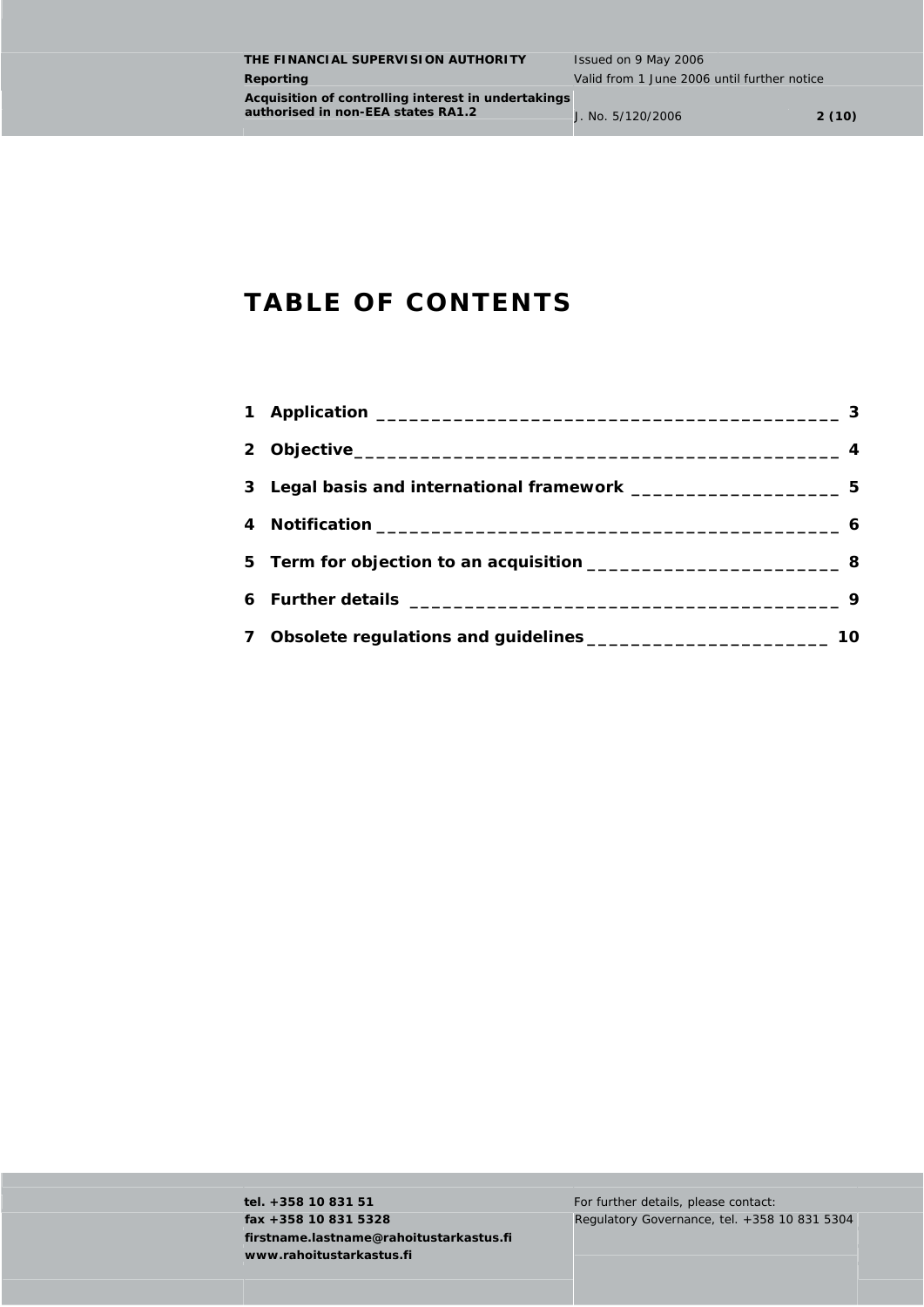<span id="page-2-0"></span>**THE FINANCIAL SUPERVISION AUTHORITY** Issued on 9 May 2006 **Reporting Reporting** *Reporting* **Valid from 1 June 2006 until further notice Acquisition of controlling interest in undertakings authorised in non-EEA states RA1.2 J. No. 5/120/2006 3 (10)** 



### **1 APPLICATION**

*Issued on 9 May 2006* 

*Valid from 1 June 2006* (1) This reporting standard shall be applied to the following supervised entities (enterprises subject to the notification requirement):

- credit institutions and undertakings belonging to a credit institution's consolidation group
- investment firms and undertakings belonging to an investment firm's consolidation group
- undertakings belonging to a financial and insurance conglomerate primarily engaged in financial activities.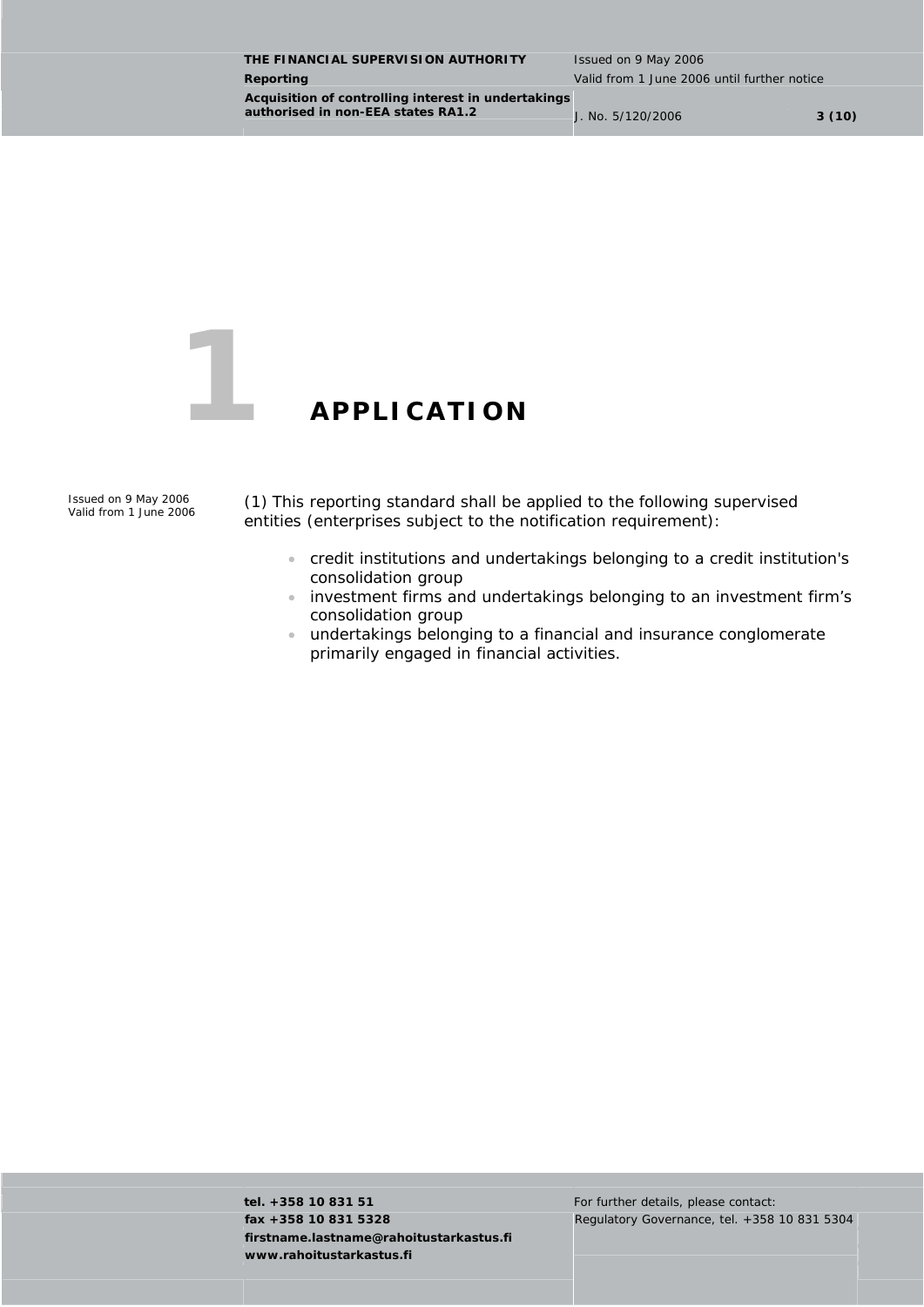<span id="page-3-0"></span>**THE FINANCIAL SUPERVISION AUTHORITY** Issued on 9 May 2006 **Reporting Valid from 1 June 2006 until further notice Acquisition of controlling interest in undertakings authorised in non-EEA states RA1.2** J. No. 5/120/2006 **4 (10)** 



*Issued on 9 May 2006* 

*Valid from 1 June 2006* (1) The objective of the standard is to ensure that structural changes within a credit institution's or investment firm's group or a financial and insurance conglomerate do not render it difficult for the competent authorities to perform efficient supervision. Pursuant to legal requirements, the Financial Supervision Authority shall therefore be notified in advance of certain acquisitions in non-EEA states. On the basis of the notification, the FSA must be able to judge whether the consolidation group or conglomerate can be supervised efficiently and comprehensively after the acquisition.

*Issued on 9 May 2006* 

*Valid from 1 June 2006* (2) Thus, the standard provides information on the details to be included in the notification and when the notification may be regarded as received by FIN-FSA.

**tel. +358 10 831 51** For further details, please contact: **fax +358 10 831 5328 firstname.lastname@rahoitustarkastus.fi www.rahoitustarkastus.fi** 

Regulatory Governance, tel. +358 10 831 5304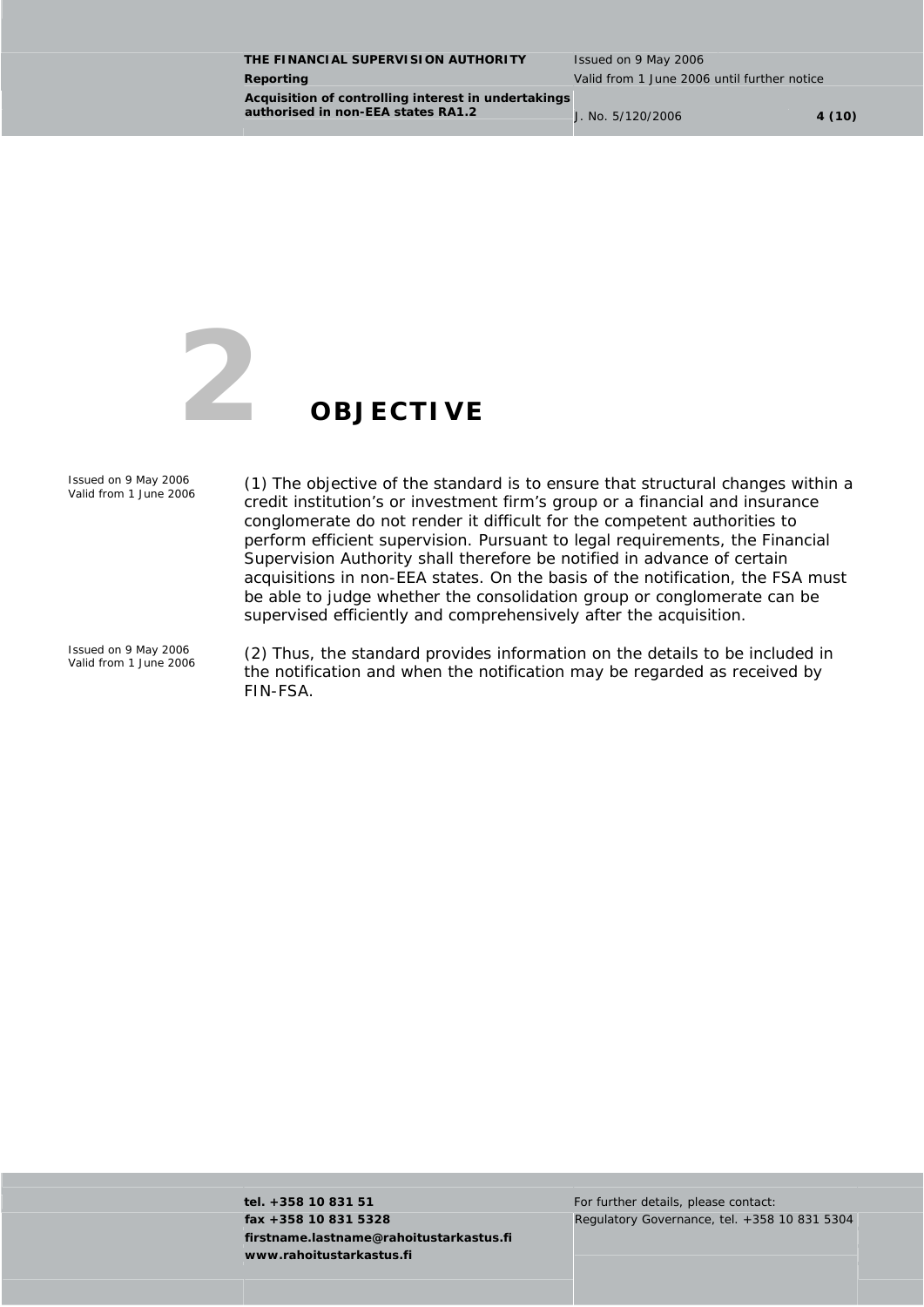<span id="page-4-0"></span>**THE FINANCIAL SUPERVISION AUTHORITY** Issued on 9 May 2006 **Reporting** Valid from 1 June 2006 until further notice **Acquisition of controlling interest in undertakings authorised in non-EEA states RA1.2** J. No. 5/120/2006 **5 (10)** 



### **3 LEGAL BASIS AND INTERNATIONAL FRAMEWORK**

*Issued on 9 May 2006* 

*Valid from 1 June 2006* (1) Finnish legislation on the acquisition of controlling interest is based on the following EU directives:

- Directive 2000/12/EC of the European Parliament and of the Council relating to the taking up and pursuit of the business of credit institutions (32000L0012; OJ L 126, 26 May 2000, p. 1)
- Council Directive 93/22/EEC on investment services in the securities field (31993L0022; OJ L 141, 11 June 1993, p. 27)
- Directive 2002/87/EC of the European Parliament and of the Council on the supplementary supervision of credit institutions, insurance undertakings and investment firms in a financial conglomerate (32002L0087; OJ L 35, 11 February 2003, p. 1).
- *Issued on 9 May 2006*

*Issued on 9 May 2006* 

*Valid from 1 June 2006* (2) The FIN-FSA's right to issue regulations on the acquisition of controlling interest is based on section 19 a of the Credit Institutions Act (1607/1993), section 15 b of the Investment Firms Act (579/1996) and section 13 of the Act on the Supervision of Financial and Insurance Conglomerates (699/2004).

> *Valid from 1 June 2006* (3) The standard also takes account of Directive 2004/39/EC on markets in financial instruments (MiFID) (32004L0039; OJ L 145, 30.4.2004), particularly article 63 concerning the exchange of information with third countries, and the *Core Principles for Effective Banking Supervision* issued by the Basel Committee in 1997, particularly principle 23 obliging supervisors to perform supervision of internationally active banks and banking groups globally, on a consolidated basis.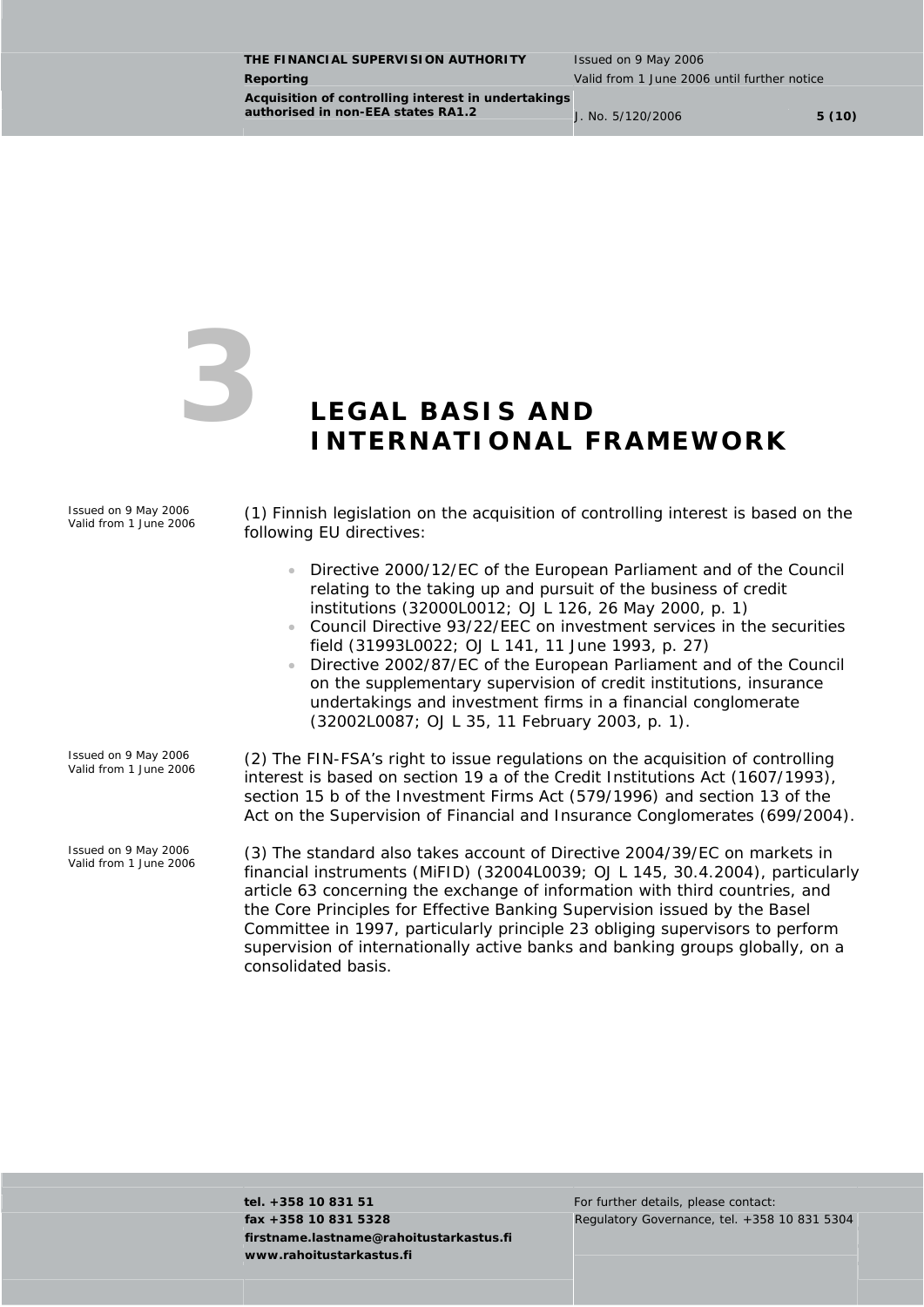<span id="page-5-0"></span>**THE FINANCIAL SUPERVISION AUTHORITY** Issued on 9 May 2006 **Reporting** Valid from 1 June 2006 until further notice **Acquisition of controlling interest in undertakings authorised in non-EEA states RA1.2** J. No. 5/120/2006 **6 (10)** 



### **4 NOTIFICATION**

### *Justifications*

*Issued on 9 May 2006 Valid from 1 June 2006* 

### *Binding*

*Issued on 9 May 2006 Valid from 1 June 2006* 

#### *Recommendation*

*Issued on 9 May 2006 Valid from 1 June 2006* 

*Recommendation Issued on 9 May 2006* 

*Valid from 1 June 2006* 

(1) The acquisition of a controlling interest in a credit institution, investment firm, management company or insurance corporation authorised in a non-EEA state must not jeopardise the efficient supervision of the FIN-FSA.

(2) An undertaking subject to the notification requirement must notify the FIN-FSA in advance, before acquiring a controlling interest in an undertaking referred to above.

(3) The notification shall state whether legal provisions, administrative regulations and supervisory practice in the host country permit home country supervisors to perform efficient supervision of the undertaking concerned in all areas of supervision. The statement shall also provide information on a subsidiary's right to pay dividends to the parent company, the parent company's and supervision authority's right to verify information received for the purpose of consolidated supervision, especially for the monitoring of large exposures.

(4) The notification can be written in Finnish, Swedish or English. The notification shall, at least, be annexed with statements providing the following information on the undertaking and its supervision:

- details comparable to Finnish trade register details
- the articles of association or rules
- a description of the company's organization
- information on whether the undertaking belongs to a group, in which case, a description of the group structure
- a report on the undertaking's directors and managers and how fitness & propriety assessment is performed in the host country
- the competent authority responsible for supervision of the undertaking and the legal provisions concerning it
- if possible, a copy of the authorisation document or equivalent decision issued by the competent authorities in the host country

**tel. +358 10 831 51 For further details, please contact: fax +358 10 831 5328 firstname.lastname@rahoitustarkastus.fi www.rahoitustarkastus.fi** 

Regulatory Governance, tel. +358 10 831 5304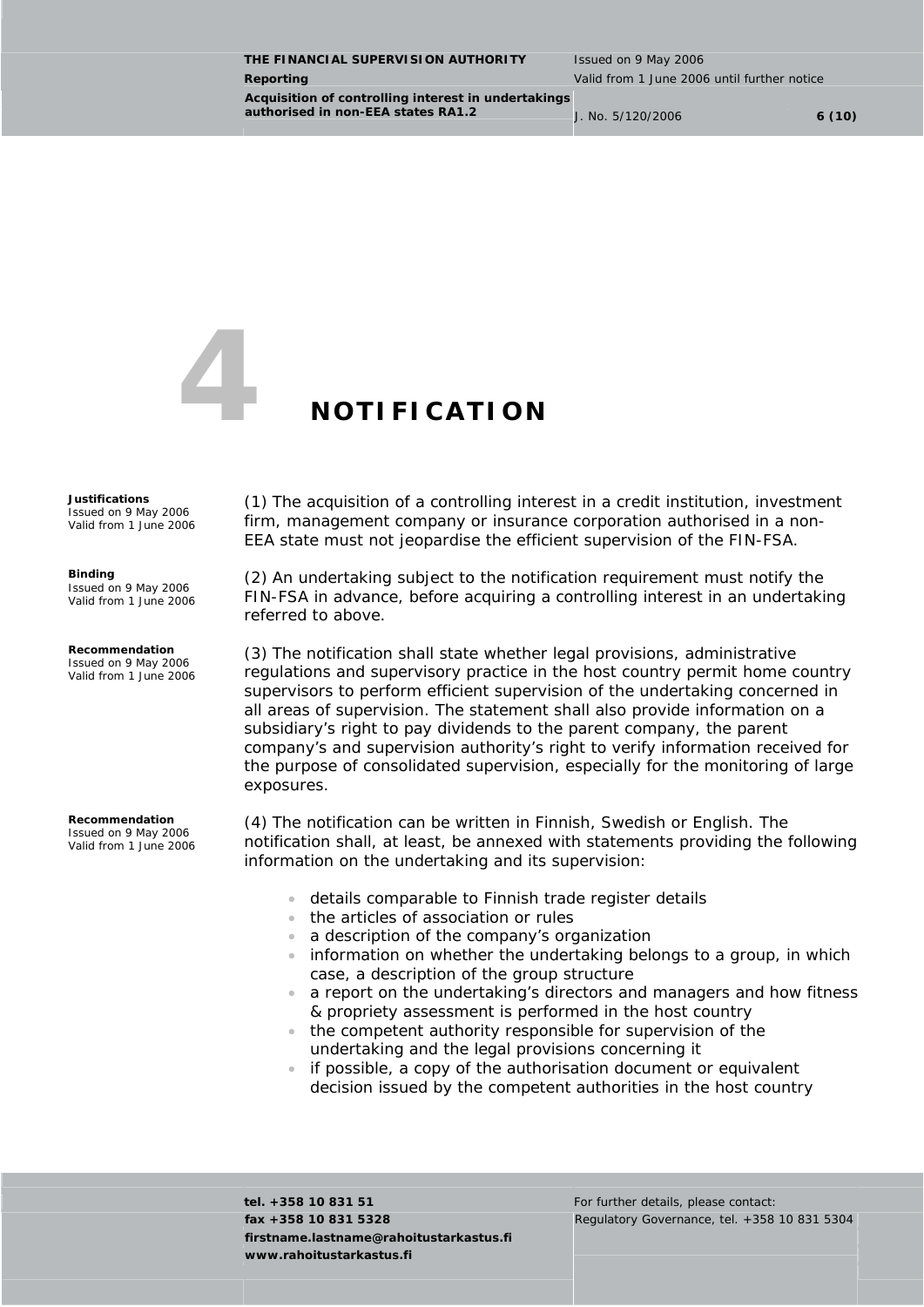**THE FINANCIAL SUPERVISION AUTHORITY** Issued on 9 May 2006 **Reporting Reporting** *Reporting* **Valid from 1 June 2006 until further notice Acquisition of controlling interest in undertakings authorised in non-EEA states RA1.2** J. No. 5/120/2006 **7 (10)** 

• a statement on applicable laws, decrees and administrative regulations on the disclosure of such information which is required for the supervision of the undertaking or otherwise relevant for the performance of efficient supervision.

*Justifications Issued on 9 May 2006 Valid from 1 June 2006*  (5) A notification need not to be made to the FIN-FSA if the undertaking concerned belongs to a financial and insurance conglomerate as defined in the Act on the Supervision of Financial and Insurance Conglomerates and a notification on the acquisition has been submitted to the Insurance Supervision Authority.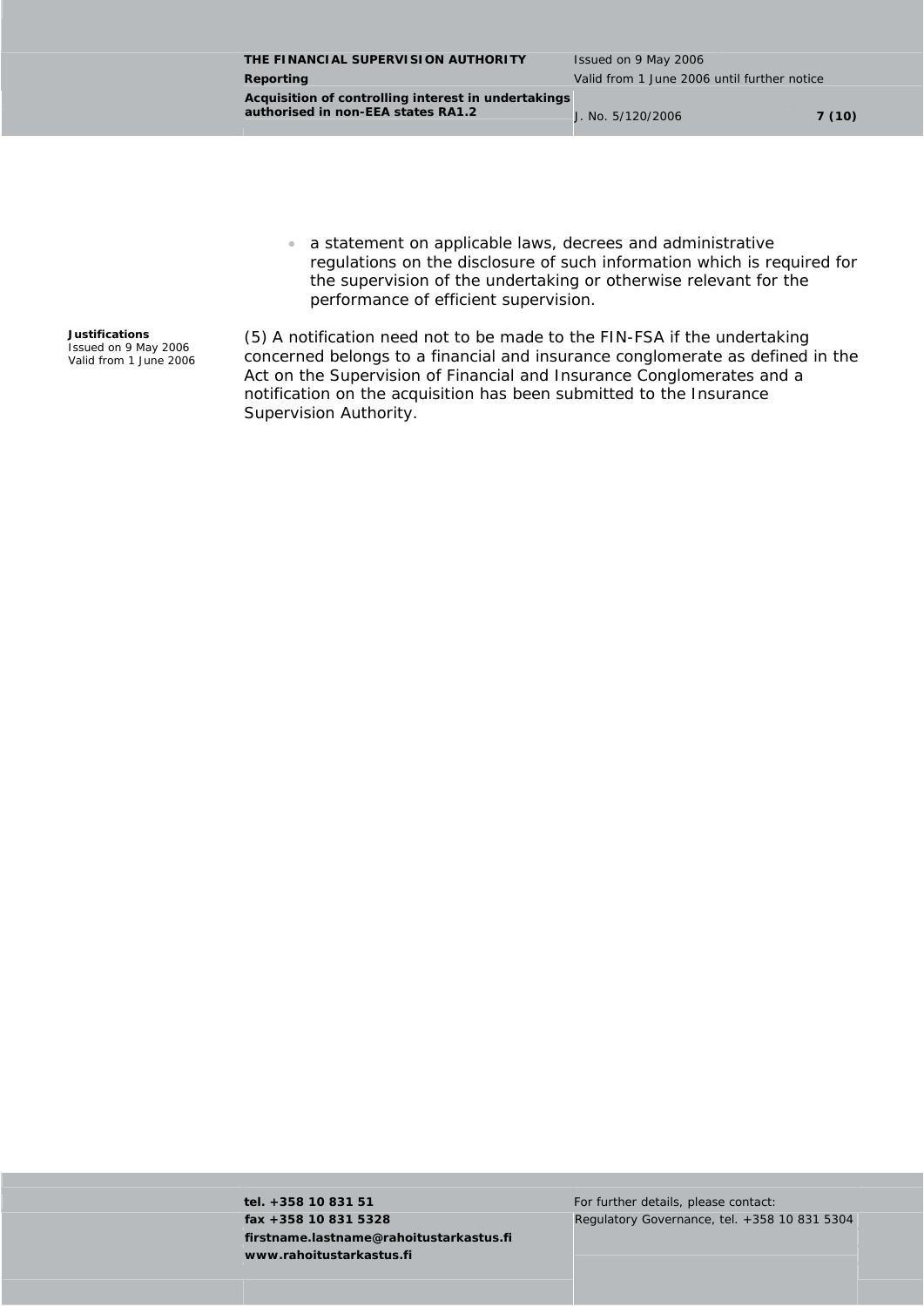<span id="page-7-0"></span>**THE FINANCIAL SUPERVISION AUTHORITY** Issued on 9 May 2006 **Reporting Valid from 1 June 2006 until further notice Acquisition of controlling interest in undertakings authorised in non-EEA states RA1.2 J. No. 5/120/2006 8 (10)** 

### **5 TERM FOR OBJECTION TO AN ACQUISITION**

#### *Binding*

*Issued on 9 May 2006 Valid from 1 June 2006*  (1) The FIN-FSA may, within three months of the receipt of a notification, object to the acquisition if any laws, decrees or administrative regulations applicable to the undertaking would render it difficult to supervise a supervised entity or its consolidation group or a financial and insurance conglomerate primary engaged in financial activities. The three-month period shall be deemed to start as soon as the notification and all the appendices required have been received by the FIN-FSA.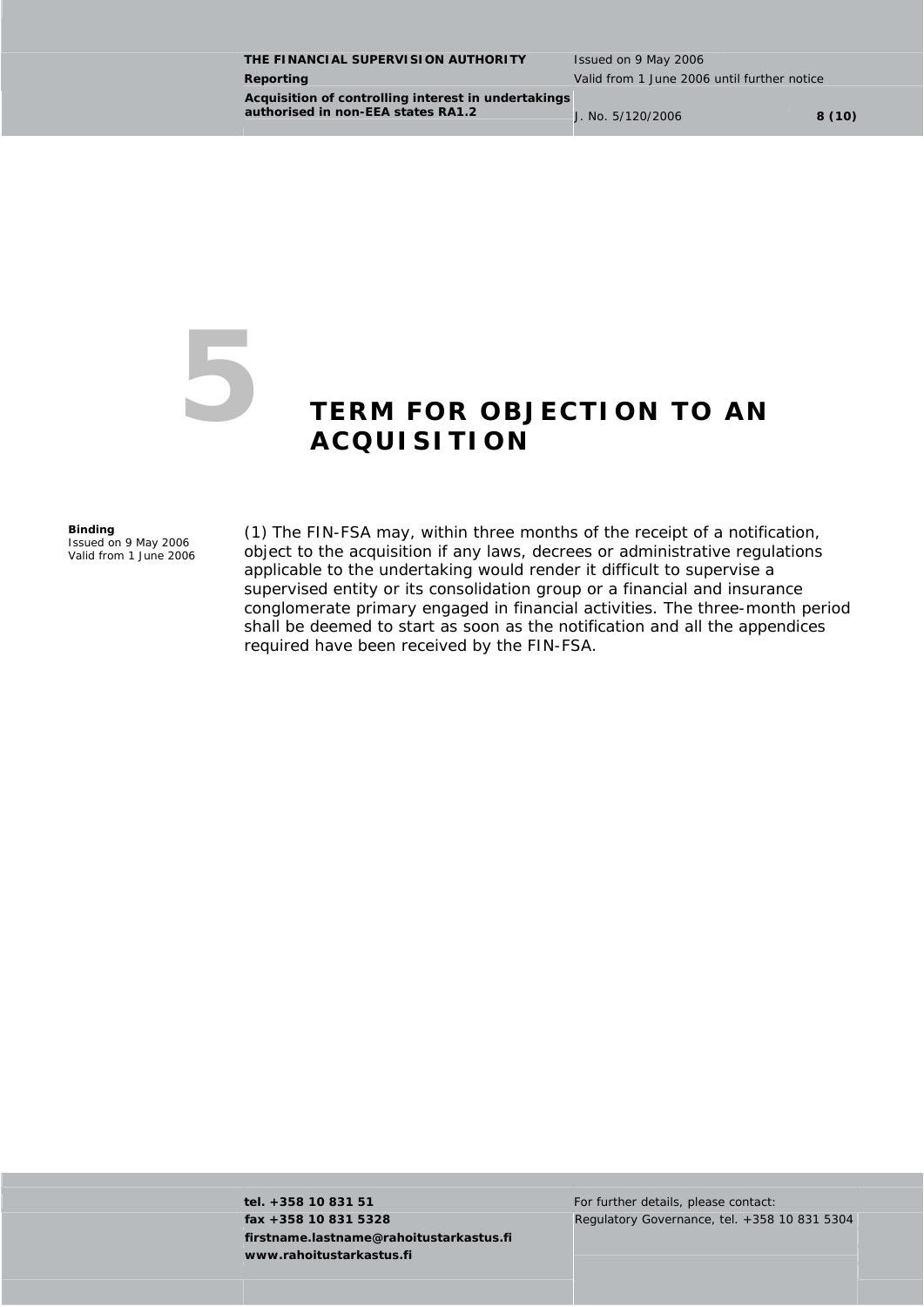<span id="page-8-0"></span>**THE FINANCIAL SUPERVISION AUTHORITY** Issued on 9 May 2006 **Reporting Reporting Reporting Reporting Valid from 1 June 2006 until further notice Acquisition of controlling interest in undertakings authorised in non-EEA states RA1.2** J. No. 5/120/2006 **9 (10)** 



Please find the necessary contact information in the list of Persons in charge [of standards](http://www.fin-fsa.fi/Eng/Regulation/FSA_standards/Persons_in_charge/etusivu.htm) on the FIN-FSA's website. Further information, please contact • Regulatory Governance, tel. +358 10 831 5304.

**tel. +358 10 831 51 For further details, please contact: fax +358 10 831 5328 firstname.lastname@rahoitustarkastus.fi www.rahoitustarkastus.fi** 

Regulatory Governance, tel. +358 10 831 5304